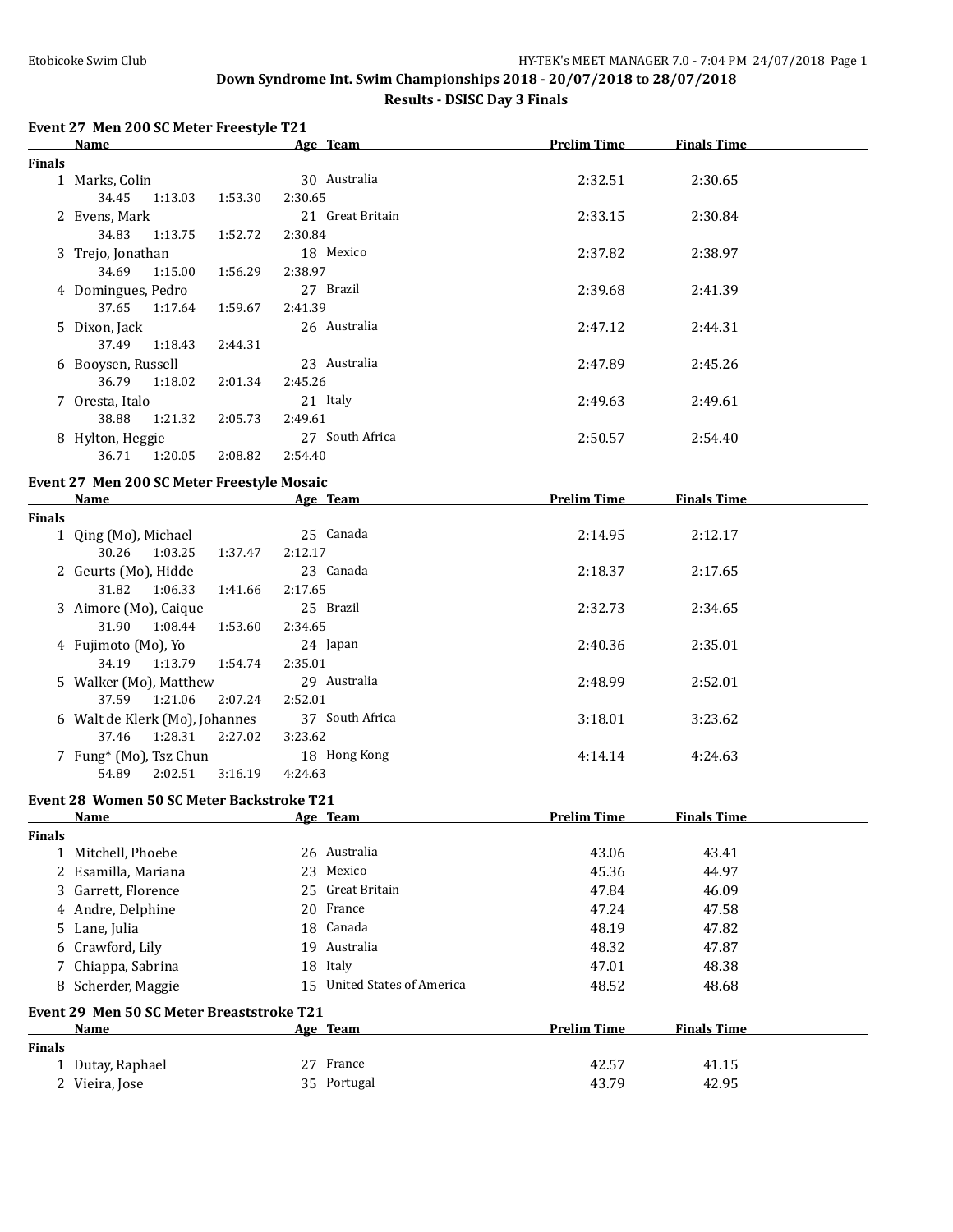### **Results - DSISC Day 3 Finals**

|               | Finals  (Event 29 Men 50 SC Meter Breaststroke T21)                                                                                                                                                                            |         |                  |                    |                    |  |
|---------------|--------------------------------------------------------------------------------------------------------------------------------------------------------------------------------------------------------------------------------|---------|------------------|--------------------|--------------------|--|
|               | Name                                                                                                                                                                                                                           |         | Age Team         | <b>Prelim Time</b> | <b>Finals Time</b> |  |
|               | 3 Hylton, Heggie                                                                                                                                                                                                               |         | 27 South Africa  | 43.51              | 44.45              |  |
|               | 4 Pais, Hardi                                                                                                                                                                                                                  |         | 25 Estonia       | 45.32              | 44.81              |  |
|               | 5 Reed, Will                                                                                                                                                                                                                   |         | 24 Great Britain | 45.12              | 44.89              |  |
|               | 6 Diogo, Matos                                                                                                                                                                                                                 |         | 18 Portugal      | 45.70              | 45.33              |  |
|               | 7 Lemay, Arnaud                                                                                                                                                                                                                |         | 20 Canada        | 46.17              | 46.45              |  |
|               | 8 Cahill, Harry                                                                                                                                                                                                                |         | 21 Australia     | 46.13              | 47.59              |  |
|               | Event 29 Men 50 SC Meter Breaststroke Mosaic                                                                                                                                                                                   |         |                  |                    |                    |  |
|               | Name                                                                                                                                                                                                                           |         | Age Team         | <b>Prelim Time</b> | <b>Finals Time</b> |  |
| <b>Finals</b> |                                                                                                                                                                                                                                |         |                  |                    |                    |  |
|               | 1 Qing (Mo), Michael                                                                                                                                                                                                           |         | 25 Canada        | 35.91              | 37.23              |  |
|               | 2 Aimore (Mo), Caique                                                                                                                                                                                                          |         | 25 Brazil        | 40.75              | 40.70              |  |
|               | 3 Fujimoto (Mo), Yo                                                                                                                                                                                                            |         | 24 Japan         | 45.52              | 42.78              |  |
|               | 4 Walt de Klerk (Mo), Johannes                                                                                                                                                                                                 |         | 37 South Africa  | 48.52              | 48.44              |  |
|               | 5 Fung* (Mo), Tsz Chun                                                                                                                                                                                                         |         | 18 Hong Kong     | 1:01.53            | 59.19              |  |
|               |                                                                                                                                                                                                                                |         |                  |                    |                    |  |
|               | Event 30 Women 200 SC Meter Butterfly T21                                                                                                                                                                                      |         |                  |                    |                    |  |
|               | Name and the state of the state of the state of the state of the state of the state of the state of the state of the state of the state of the state of the state of the state of the state of the state of the state of the s |         | Age Team         | <b>Prelim Time</b> | <b>Finals Time</b> |  |
| Finals        | 1 Bresciani, Maria                                                                                                                                                                                                             |         | 22 Italy         | 3:28.62            | 3:21.86            |  |
|               | 1:35.42<br>43.43<br>3:21.86                                                                                                                                                                                                    |         |                  |                    |                    |  |
|               |                                                                                                                                                                                                                                |         |                  |                    |                    |  |
|               | 2 Morishita*, Ayako<br>46.05<br>1:38.44                                                                                                                                                                                        |         | 21 Japan         | 3:30.94            | 3:25.96            |  |
|               | 2:32.68                                                                                                                                                                                                                        | 3:25.96 | 21 Mexico        |                    |                    |  |
|               | 3 De Loera, Michelle                                                                                                                                                                                                           |         |                  | 3:54.18            | 3:48.68            |  |
|               | 45.82<br>1:42.88<br>2:46.64                                                                                                                                                                                                    | 3:48.68 |                  |                    |                    |  |
|               | 4 Higgins, Jennifer                                                                                                                                                                                                            |         | 34 South Africa  | 4:01.61            | 3:52.60            |  |
|               | 47.57<br>1:46.79<br>2:50.28                                                                                                                                                                                                    | 3:52.60 |                  |                    |                    |  |
|               | 5 O'Neill (Van Bosch), Melisa                                                                                                                                                                                                  |         | 26 South Africa  | 4:08.56            | 3:58.99            |  |
|               | 49.14<br>1:49.16<br>2:53.32                                                                                                                                                                                                    | 3:58.99 |                  |                    |                    |  |
|               | 6 Reimer, Lindsay                                                                                                                                                                                                              |         | 24 Canada        | 3:55.39            | 4:00.50            |  |
|               | 49.52<br>1:50.54<br>2:55.02                                                                                                                                                                                                    | 4:00.50 |                  |                    |                    |  |
|               | 7 Sneesby, Aliesha                                                                                                                                                                                                             |         | 22 Australia     | 4:05.96            | 4:15.88            |  |
|               | 47.68<br>1:53.78<br>3:04.88                                                                                                                                                                                                    | 4:15.88 |                  |                    |                    |  |
|               | 8 Petrova, Anastasia                                                                                                                                                                                                           |         | 19 Russia        | 4:23.60            | 4:19.02            |  |
|               | 3:13.02<br>57.51<br>2:05.50                                                                                                                                                                                                    | 4:19.02 |                  |                    |                    |  |
|               | Event 31 Men 200 SC Meter Backstroke T21                                                                                                                                                                                       |         |                  |                    |                    |  |
|               | Name Age Team                                                                                                                                                                                                                  |         |                  | Prelim Time        | <b>Finals Time</b> |  |
| <b>Finals</b> |                                                                                                                                                                                                                                |         |                  |                    |                    |  |
|               | 1 Miller, Aran                                                                                                                                                                                                                 |         | 24 Australia     | 2:52.73            | 2:52.72            |  |
|               | 39.23<br>1:22.74<br>2:08.28                                                                                                                                                                                                    | 2:52.72 |                  |                    |                    |  |
|               | 2 Piccinini, Francesco                                                                                                                                                                                                         |         | 22 Italy         | 2:59.13            | 2:58.65            |  |
|               | 1:28.14<br>42.29<br>2:13.90                                                                                                                                                                                                    | 2:58.65 |                  |                    |                    |  |
|               | 3 Serrano Correoso, Luis                                                                                                                                                                                                       |         | 29 Spain         | 3:04.51            | 3:06.35            |  |
|               | 41.04<br>1:28.40<br>2:16.74                                                                                                                                                                                                    | 3:06.35 |                  |                    |                    |  |
|               | 4 Vaz, Joao                                                                                                                                                                                                                    |         | 25 Portugal      | 3:12.89            | 3:08.02            |  |
|               | 45.06<br>1:33.67<br>2:21.98                                                                                                                                                                                                    | 3:08.02 |                  |                    |                    |  |
|               | 5 Doolan, Bradley                                                                                                                                                                                                              |         | 24 Australia     | 3:09.59            | 3:08.55            |  |
|               | 44.16<br>1:31.97<br>2:21.25                                                                                                                                                                                                    | 3:08.55 |                  |                    |                    |  |
|               | 6 Holmes, Mark                                                                                                                                                                                                                 |         | 35 Great Britain | 3:18.38            | 3:11.39            |  |
|               | 43.56<br>1:31.17<br>2:21.71                                                                                                                                                                                                    | 3:11.39 |                  |                    |                    |  |
|               | 7 Domingues, Pedro                                                                                                                                                                                                             |         | 27 Brazil        | 3:11.22            | 3:19.27            |  |
|               | 46.98<br>1:37.08<br>2:29.01                                                                                                                                                                                                    | 3:19.27 |                  |                    |                    |  |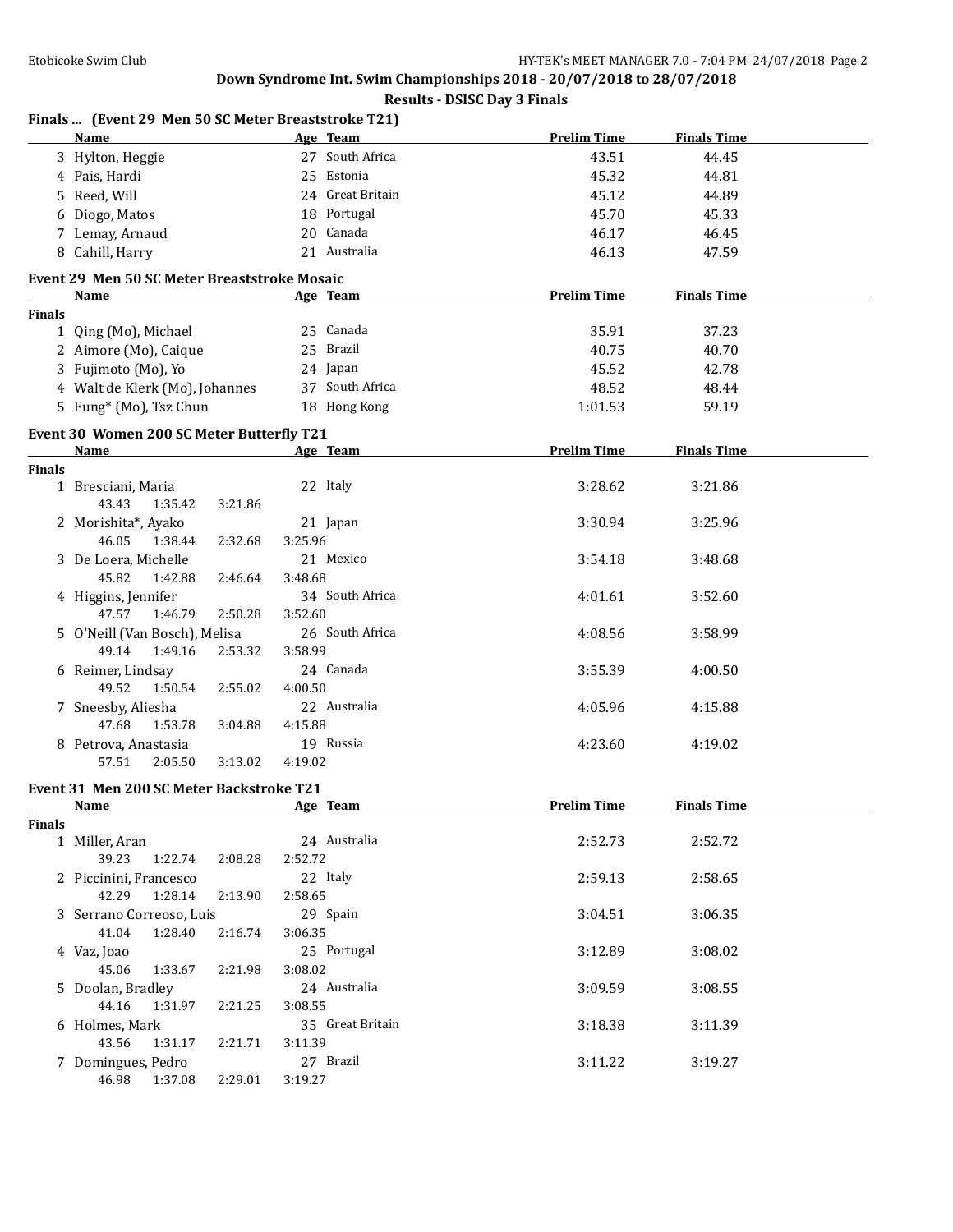**Results - DSISC Day 3 Finals**

|               | Name<br><b>Example 2016</b> Age Team                                                   |                                      | <b>Prelim Time</b>       | <b>Finals Time</b>                 |
|---------------|----------------------------------------------------------------------------------------|--------------------------------------|--------------------------|------------------------------------|
|               | 8 Hermosillo, Carlos                                                                   | 23 Mexico                            | 3:19.24                  | 3:20.87                            |
|               | 42.53<br>1:32.87<br>2:25.39                                                            | 3:20.87                              |                          |                                    |
|               | Event 32 Mixed 200 SC Meter Freestyle 4 x 50 Free Relay T21                            |                                      |                          |                                    |
|               | <b>Team</b>                                                                            | Relay                                | <b>Prelim Time</b>       | <b>Finals Time</b>                 |
| <b>Finals</b> |                                                                                        |                                      |                          |                                    |
|               | 1 Mexico                                                                               | A                                    | 2:20.59                  | 2:17.25                            |
|               | 1) Camacho, Dunia W30<br>36.49<br>1:08.22<br>1:44.76                                   | 2) Melo, Jose Enrique M28<br>2:17.25 | 3) Veloz, Paola W26      | 4) Trejo, Jonathan M18             |
|               | 2 Australia                                                                            | A                                    | 2:22.02                  | 2:23.92                            |
|               | 1) Cox, Michael M27<br>31.63<br>1:11.57<br>1:52.84                                     | 2) Mitchell, Phoebe W26<br>2:23.92   | 3) Anderton, Taylor W23  | 4) Miller, Aran M24                |
|               | 3 Italy                                                                                | A                                    | 2:26.54                  | 2:25.66                            |
|               | 1) Bresciani, Maria W22<br>39.58<br>1:21.11<br>1:52.47                                 | 2) Villanova, Martina W28<br>2:25.66 | 3) Zaffaroni, Paolo M22  | 4) Manauzzi, Paolo Alfredo M27     |
|               | 4 Portugal                                                                             | $\boldsymbol{A}$                     | 2:33.72                  | 2:31.11                            |
|               | 1) Diogo, Matos M18<br>34.11<br>1:14.44<br>1:59.84                                     | 2) Reis, Filipa W18<br>2:31.11       | 3) Torres, Diana W19     | 4) Santos, Filipe M30              |
|               | 5 South Africa                                                                         | $\boldsymbol{A}$                     | 2:36.45                  | 2:34.77                            |
|               | 1) Janse vanRensburg, Minke W13 2) Hebbelmann, Karl M30<br>39.21<br>1:59.61<br>1:17.05 | 2:34.77                              | 3) Higgins, Jennifer W34 | 4) 0'Neill, Sean M34               |
|               | 6 Great Britain                                                                        | $\boldsymbol{A}$                     | 2:49.92                  | 2:45.93                            |
|               | 1) Lyons, Jack M15<br>36.94<br>1:19.13<br>2:05.58                                      | 2) McCrindle, Cerys W16<br>2:45.93   | 3) Allen, Lizzie W14     | 4) Raddings, Thomas M20            |
|               | 7 Brazil                                                                               | $\boldsymbol{A}$                     | 3:04.56                  | 3:08.08                            |
|               | 1) Certain, Renata W42<br>1:51.73<br>2:30.02<br>54.26                                  | 2) Franca, Helena W28<br>3:08.08     | 3) Goes, Samir M43       | 4) Oliveira, Davi M15              |
|               | --- Japan                                                                              | A                                    | 2:41.42                  | DQ                                 |
|               | 1) Kume, Jun M29<br>33.43<br>1:06.62<br>1:45.72                                        | 2) Mabuchi, Akihiro M24<br>DQ.       | 3) Morishita*, Ayako W21 | 4) Itou, Yuki W28                  |
|               | Event 33 Mixed 200 SC Meter Medley 4 x 50 Medley Relay T21                             |                                      |                          |                                    |
|               | <b>Team</b>                                                                            | Relay                                | <b>Prelim Time</b>       | <b>Finals Time</b>                 |
| <b>Finals</b> |                                                                                        |                                      |                          |                                    |
|               | 1 Australia                                                                            | $\boldsymbol{A}$                     | 2:44.66                  | 2:40.93                            |
|               | 1) Miller, Aran M24<br>37.20<br>1:24.53<br>1:59.65                                     | 2) Mitchell, Phoebe W26<br>2:40.93   | 3) Marks, Colin M30      | 4) Schlenner, Ashley-Kate W26      |
|               | 2 Italy                                                                                | A                                    | 2:44.02                  | 2:41.24                            |
|               | 1) Chiappa, Sabrina W18<br>48.40<br>1:26.57 2:09.47                                    | 2) Zaffaroni, Paolo M22<br>2:41.24   | 3) Bresciani, Maria W22  | 4) Manauzzi, Paolo Alfredo M27     |
|               | 3 France                                                                               | A                                    | 2:43.96                  | 2:43.32                            |
|               | 1) Andre, Delphine W20<br>1:31.62<br>48.96<br>2:06.16                                  | 2) Dutay, Raphael M27<br>2:43.32     | 3) Belig, Axel M24       | 4) Renou, Cleo W16                 |
|               | 4 South Africa                                                                         | A                                    | 2:48.18                  | 2:43.68                            |
|               | 1) Els, Jan-Herman M18<br>39.23<br>1:28.83<br>2:04.73                                  | 2) Oosthuizen, Rentia W26<br>2:43.68 | 3) Hylton, Heggie M27    | 4) O'Neill (Van Bosch), Melisa W26 |
|               | 5 Portugal                                                                             | А                                    | 2:51.86                  | 2:49.44                            |
|               | 1) Torres, Diana W19<br>50.57<br>1:32.95<br>2:08.52                                    | 2) Vieira, Jose M35<br>2:49.44       | 3) Santos, Filipe M30    | 4) Reis, Filipa W18                |
|               | 6 Great Britain                                                                        | A                                    | 3:16.24                  | 3:14.31                            |
|               | 1) Garrett, Florence W25<br>49.96<br>1:40.50<br>2:37.16                                | 2) Lake, Will M20<br>3:14.31         | 3) Logan, Laura W24      | 4) Banks, Andy M32                 |
|               | 7 Brazil                                                                               | A                                    | 3:16.56                  | 3:20.64                            |
|               | 1) Certain, Renata W42<br>55.51 2:00.44 2:42.88                                        | 2) Franca, Helena W28<br>3:20.64     | 3) Neves, Edson M40      | 4) Domingues, Pedro M27            |